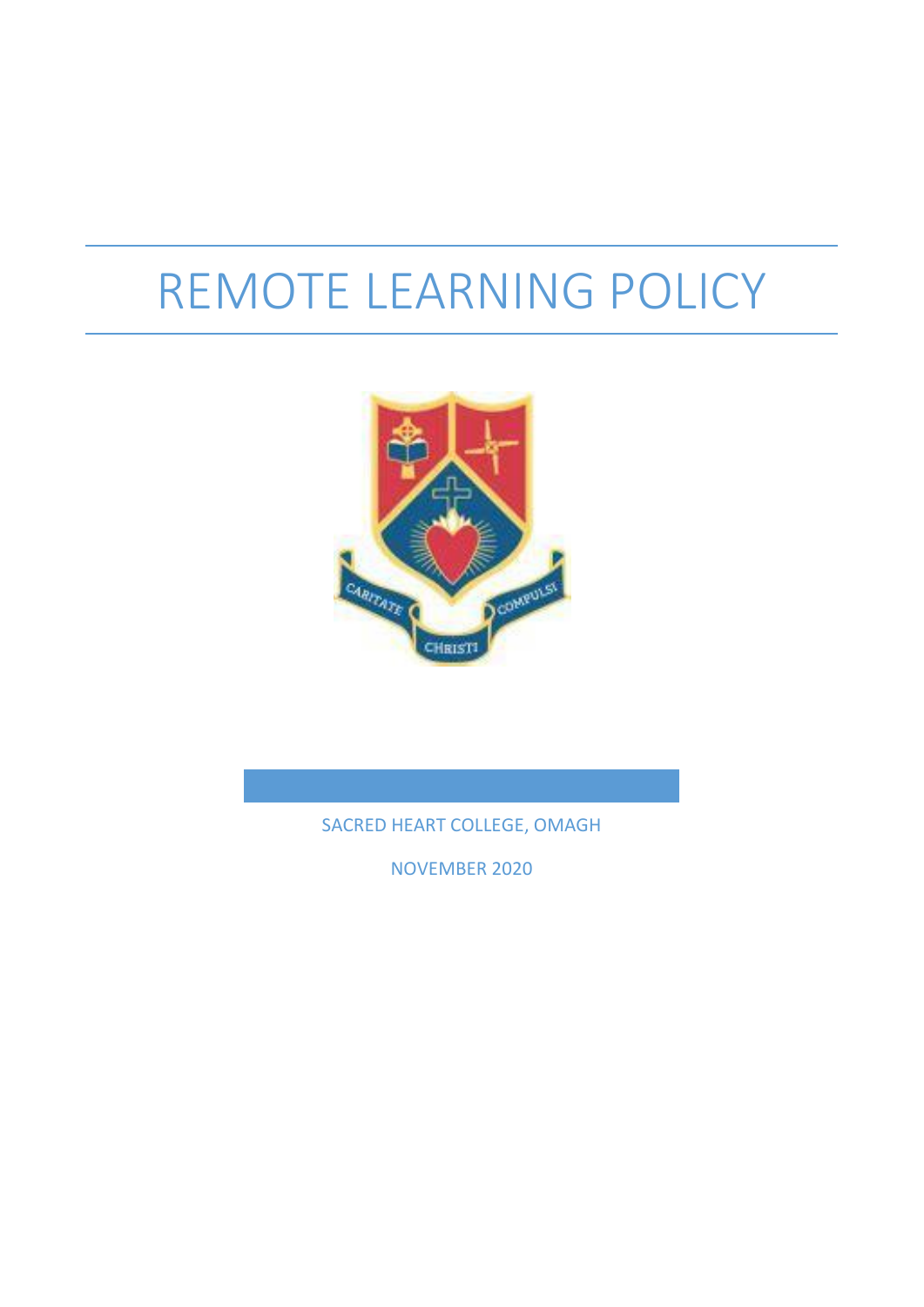# **RATIONALE**

This policy outlines contingency measures which must be implemented because of the Covid-19 pandemic. The use of Remote Learning will be to ensure the continuity of educational provision for our students should they need to self-isolate or if there are school closures due to Covid-19. This Policy applies to all Key Stages and a continuance/recovery curriculum will be implemented where safeguarding and online netiquette will be paramount, creating a safe, inclusive and secure learning environment for all stakeholders.

# REMOTE LEARNING POLICY AIMS

## **The purpose of this policy is threefold:**

- To outline procedures and practice for pupils who are in self-isolation, and are otherwise fit and healthy, to continue with their academic programme. Indeed, the College recognises that the use of remote learning, distance learning and/or blended learning will be necessary to ensure continuity of educational provision for all Key Stages, if there is a further school lockdown/closure as a result of Covid-19.
- To outline procedures and practices for staff in self-isolation, and are otherwise fit and healthy, to continue with teaching, and setting, marking and feeding back on pupil work as part of a normal academic programme.
- To outline procedures and practices for staff, pupils and their parents to continue with the academic programme if the school is required to close due to advice from the Government and/or Public Health Agency (PHA) or similar body.

#### **Remote Learning 'Live-lesson' Rules**

- Teachers should **pre-schedule their live lesson** with pupils, so that they know that the class is going to take place.
- Meetings should be set up so that **only staff can start the meeting**.
- Students must have **video off** during lesson, this will also reduce the 'pull' on their broadband.
- Students must have **microphone muted** during lesson (unless teacher specifically requests them to contribute).
- Staff will add background to the video (if possible), unless the live lesson is broadcast from the classroom.
- Students will not record or take photographs of any live lessons (this is considered a SERIOUS breach of the College Behaviour Policy and in contravention of policies related to use/misuse of IT).
- Staff *may* request (*where possible*) that students join the live lesson from a common area of their home e.g. kitchen or living room.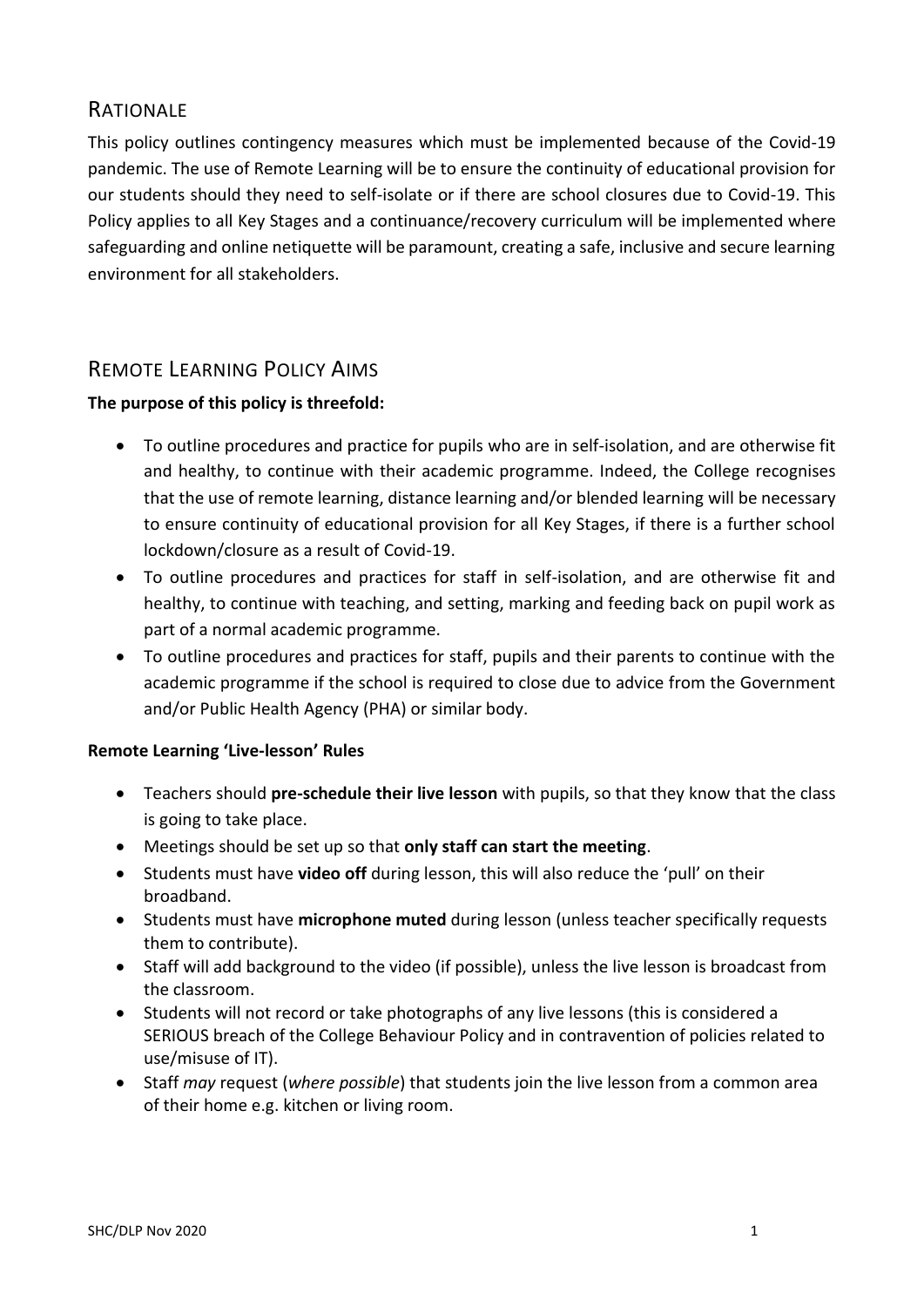## 1. REMOTE LEARNING FOR PUPILS WHO ARE IN SELF-ISOLATION WHILST THE

## SCHOOL IS STILL OPEN

Pupils are required to self-isolate if they have been in an affected area and are displaying symptoms of COVID-19, or if they have been to one of the designated affected areas according to the PHA or if they have been notified to isolate by the Contact Tracing App, even if they are not displaying symptoms.

During any such period, the School will aim to provide education either remotely (online) or with paper-based material, if the student lives in an area with a poor internet connection. This will help to ensure that students do not fall behind with their studies.

#### **PUPIL EXPECTATIONS:**

- $\checkmark$  Download the Microsoft Teams and Outlook app.
- $\checkmark$  Pupils should retain structure to their working day starting with log-in to MS Teams at 9 am.
- $\checkmark$  Check Teams to see the posts/resources for each subject.
- $\checkmark$  Complete all work set and, if requested, to hand-in work on Teams on time.
- $\checkmark$  Pupils should understand that tasks/assignments should only be completed after the pupil has tried to fulfil the learning intention of the lesson. Tasks should be completed as a result of learning. It is important that pupils spend time learning and developing skills before a task is attempted. In a physical classroom, tasks would only be completed when the teacher is assured pupils have engaged in the learning.
- $\checkmark$  Communicate with their Teachers only via Microsoft Teams, to ask questions if they do not understand something or require help.
- $\checkmark$  Only access the material shared by their teacher and will ask for parental permission to use technology for anything beyond that.

## **TEACHING STAFF WILL AIM TO:**

- $\checkmark$  Share teaching and activities with their class as appropriate, through Microsoft Teams.
- $\checkmark$  Continue teaching in line with current, extensive planning that is already in place throughout the school.
- $\checkmark$  Staff will deliver a blend of teaching approaches including written work, pre-recorded classes and/or 'live classes'. Staff will prioritise Key Stage 4 and 5 students for delivery of live or pre-recorded classes.
- $\checkmark$  Share any electronic resources used in the lesson, including work sheets, PowerPoints or videos, with students via MS Teams.
- $\checkmark$  Give credence to the fact that learning remotely will be more difficult, so tasks will be shortened and supported in smaller steps to allow for this.
- $\checkmark$  Keep in contact with pupils through Microsoft Teams.
- $\checkmark$  Reply to messages, set work and give feedback on activities during normal teaching hours only: 8.50am until 3.30pm.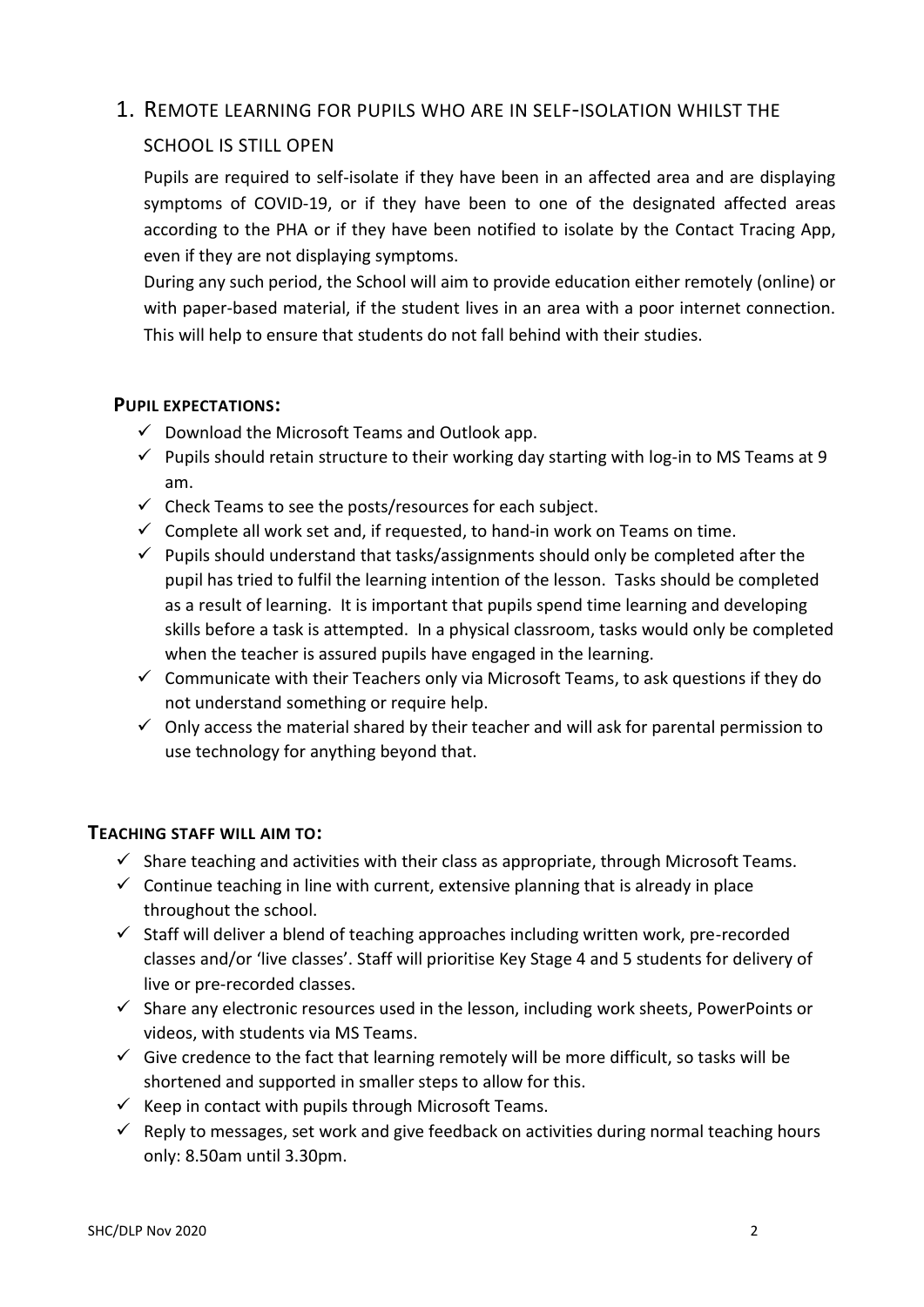- $\checkmark$  Make allowances for asynchronous learning and will set flexible deadlines for completion of activities, understanding that the circumstances leading to our closure will affect families in several ways.
- $\checkmark$  Take regular breaks away from the computer or iPad to engage in other professional duties as much as circumstances allow.
- $\checkmark$  If unwell themselves, they will be unavailable for online teaching, marking and follow up of messages on an online platform or email.
- $\checkmark$  Staff may establish a private channel with a pupil who is unable to attend school due to self-isolation or if the Teacher wants to hold a private conversation with the pupil. A private channel can only be seen and read by the pupil(s) and member of staff added to it. However, if a private channel is created with just one pupil then an additional member of staff will be added to the channel to moderate the conversation, this is to offer protection to both pupil and staff members.

## PARENTS WILL:

- $\checkmark$  Support their child's learning to the best of their ability.
- $\checkmark$  Encourage their child to access and engage with Microsoft Teams communications from their teacher.
- $\checkmark$  Check child's completed work regularly and encourage the progress that is being made.
- $\checkmark$  Be mindful of mental well-being of both themselves and their child and encourage their child to take regular breaks, play games, get fresh air and relax.
- $\checkmark$  Not screenshot or copy any information, messages, emails or posts to share on social media or any other platform outside of Microsoft Teams.
- Contact the school via email if they have any concerns  $info@shc.omagh.ni.sch.uk$  and not through their child's Team.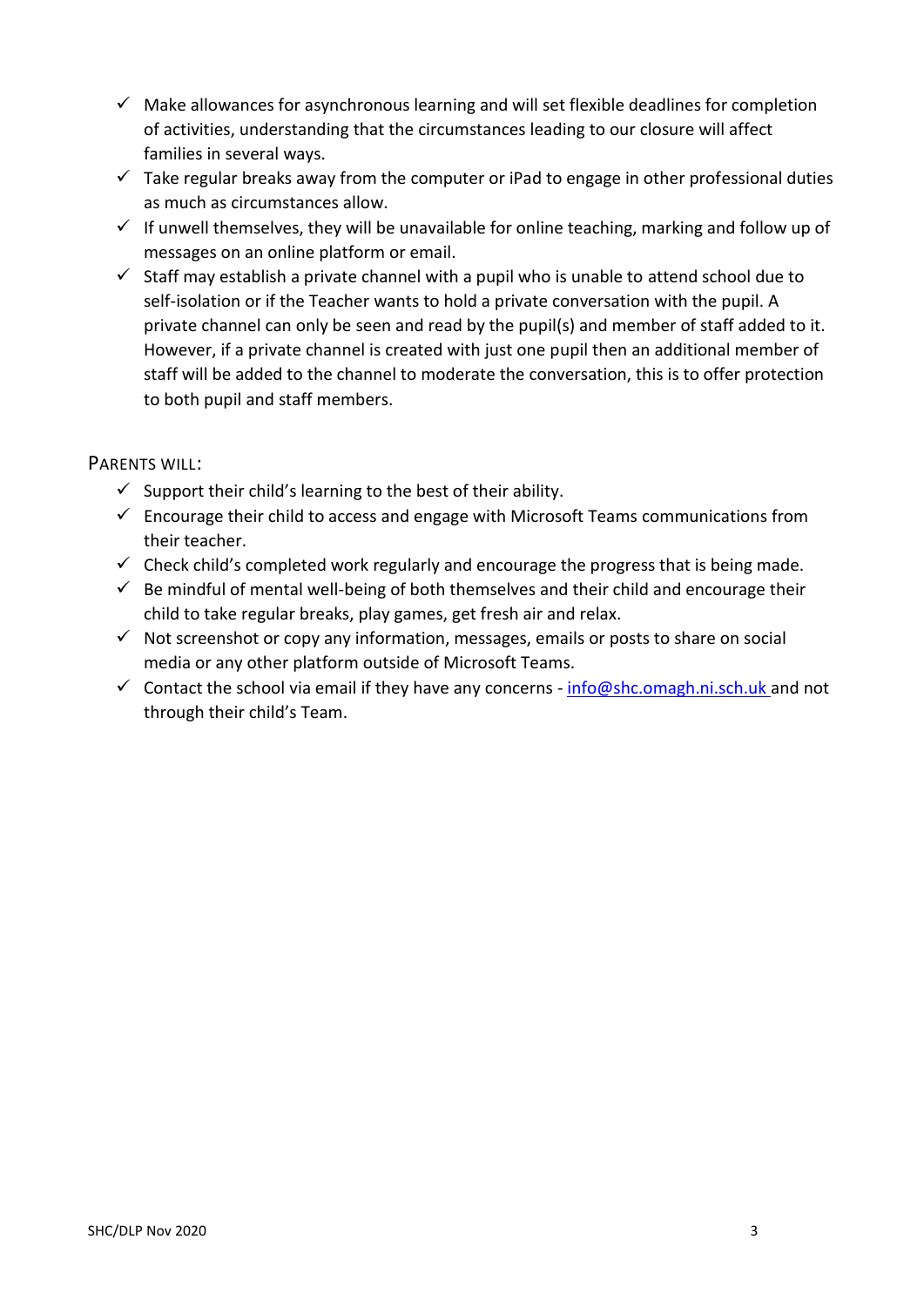# **2.REMOTE TEACHING FOR STAFF WHO ARE IN SELF-ISOLATION:**

Staff are required to self-isolate if:

- they are displaying symptoms of COVID-19, or
- if they have been to one of the designated affected areas according to the PHA or
- if they have been notified to isolate by the Contact Tracing App, even if they are not displaying symptoms.

During any such period, the School will ensure that lessons are covered in a similar way to any other planned absence, so that students will not fall behind. This policy summarises the provision of remote teaching by teaching staff in this position, so that there are consistent and well understood expectations of the level of support that will be provided for all concerned.

## **If a member of staff is required to self-isolate (assuming they are not ill), they are expected to:**

- $\checkmark$  Follow the normal guidelines for planned absence.
- $\checkmark$  They should plan resources and set cover work for another teacher.
- $\checkmark$  Potentially deliver 'live lessons' from home to allow for more explicit lessons for Key Stage 4 and 5 students.
- $\checkmark$  The cover teacher, who may not be a subject specialist, can supervise the class if the member of staff is delivering a 'live lesson' or will follow the material provided in other circumstances.
- $\checkmark$  Additionally, they should mark work and give feedback remotely as per point 3 below.
- $\checkmark$  The level of contact with the school/classes during this time will be negotiated with the Principal and be dependent on the personal circumstances of the staff member.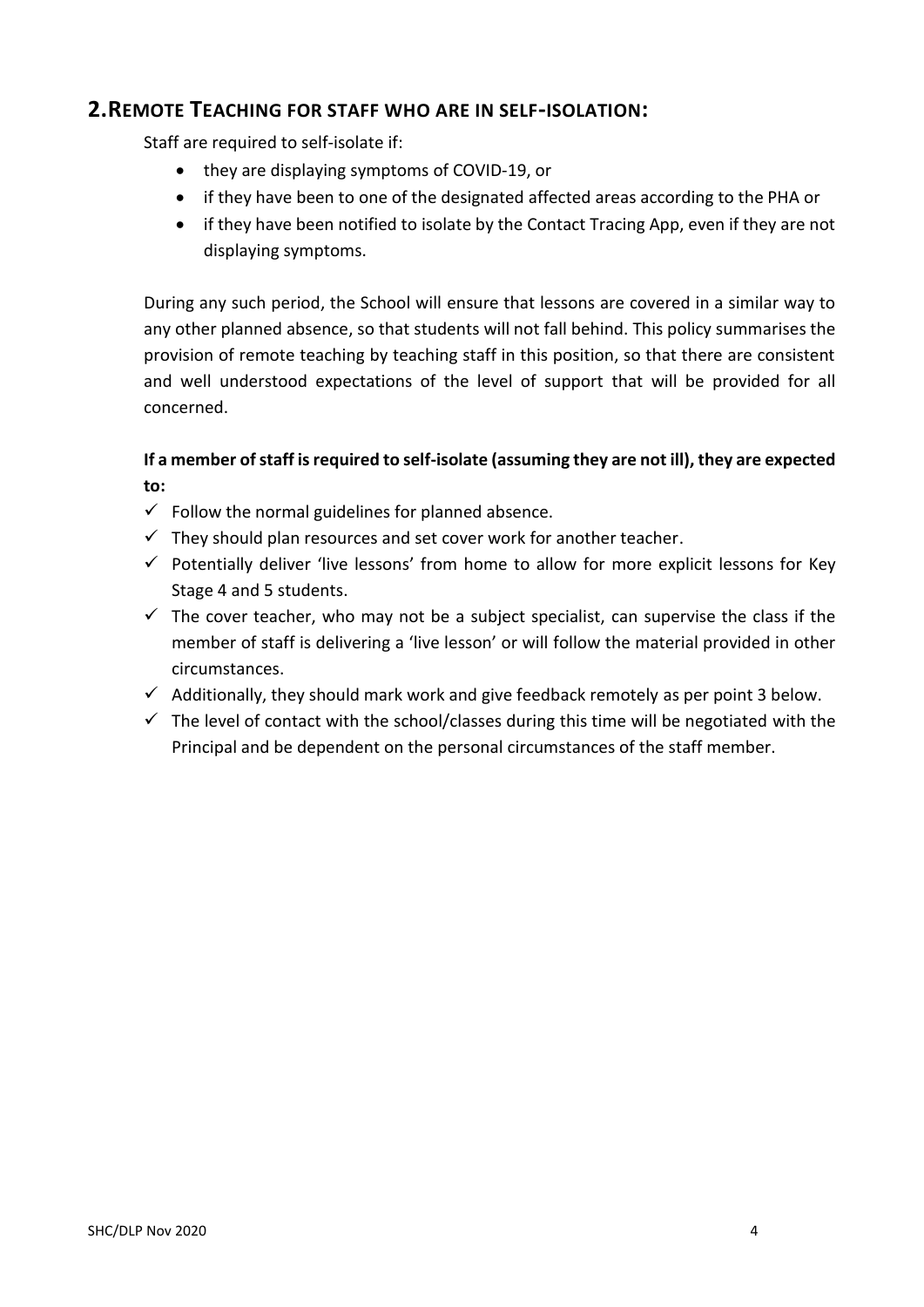# **3.REMOTE TEACHING AND LEARNING IN CASE OF ENFORCED SCHOOL CLOSURE:**

If the school must undergo enforced temporary closure due to government and/or public health guidelines, the following will apply:

## **Pupil expectations:**

- $\checkmark$  Download the Microsoft Teams and Outlook app.
- $\checkmark$  Pupils should retain structure to their working day starting with log-in to MS Teams at 9 am.
- $\checkmark$  Check Teams to see the communication from their Teacher or to download resources for each subject.
- $\checkmark$  Complete all work set and, if requested, to hand-in work on Teams on time.
- $\checkmark$  Pupils should understand that tasks/assignments should only be completed after the pupil has tried to fulfil the learning intention of the lesson. Tasks should be completed as a result of learning. It is important that pupils spend time learning and developing skills before a task is attempted. In a physical classroom, tasks would only be completed when the teacher is assured pupils have engaged in the learning.
- $\checkmark$  Meet deadlines, the Head of Department & Head of Year will be informed if deadlines are not.
- $\checkmark$  Only use MS Teams to communicate with their Teachers and ask questions if they do not understand something or require help.
- $\checkmark$  Only access the material shared by their teacher and will ask for parental permission to use technology for anything beyond that.
- $\checkmark$  Be assured that wellbeing is at the forefront of our thoughts and they should take regular breaks, get fresh air, exercise, and maintain a reasonable balance between online engagement and offline activities.

## **Teachers and support teachers are expected to:**

- $\checkmark$  Upload teaching material/lessons to Teams
- $\checkmark$  Teachers will endeavour to set work equivalent in length to the lessons on their usual timetable and where possible, be available during scheduled lesson to answer any questions that pupils may post on Teams.
- $\checkmark$  Learning tasks and activities should be designed to achieve a specific goal or for specific reasons to engage pupils.
- $\checkmark$  Learning tasks and activities should be differentiated to suit the ability of the students.
- $\checkmark$  Teachers will provide explicit learning objectives and clear success criteria for activities to ensure pupils are clear on the purpose and intended learning experience.
- $\checkmark$  Tasks set should be broken down into parts as much as possible and instructions should be clear.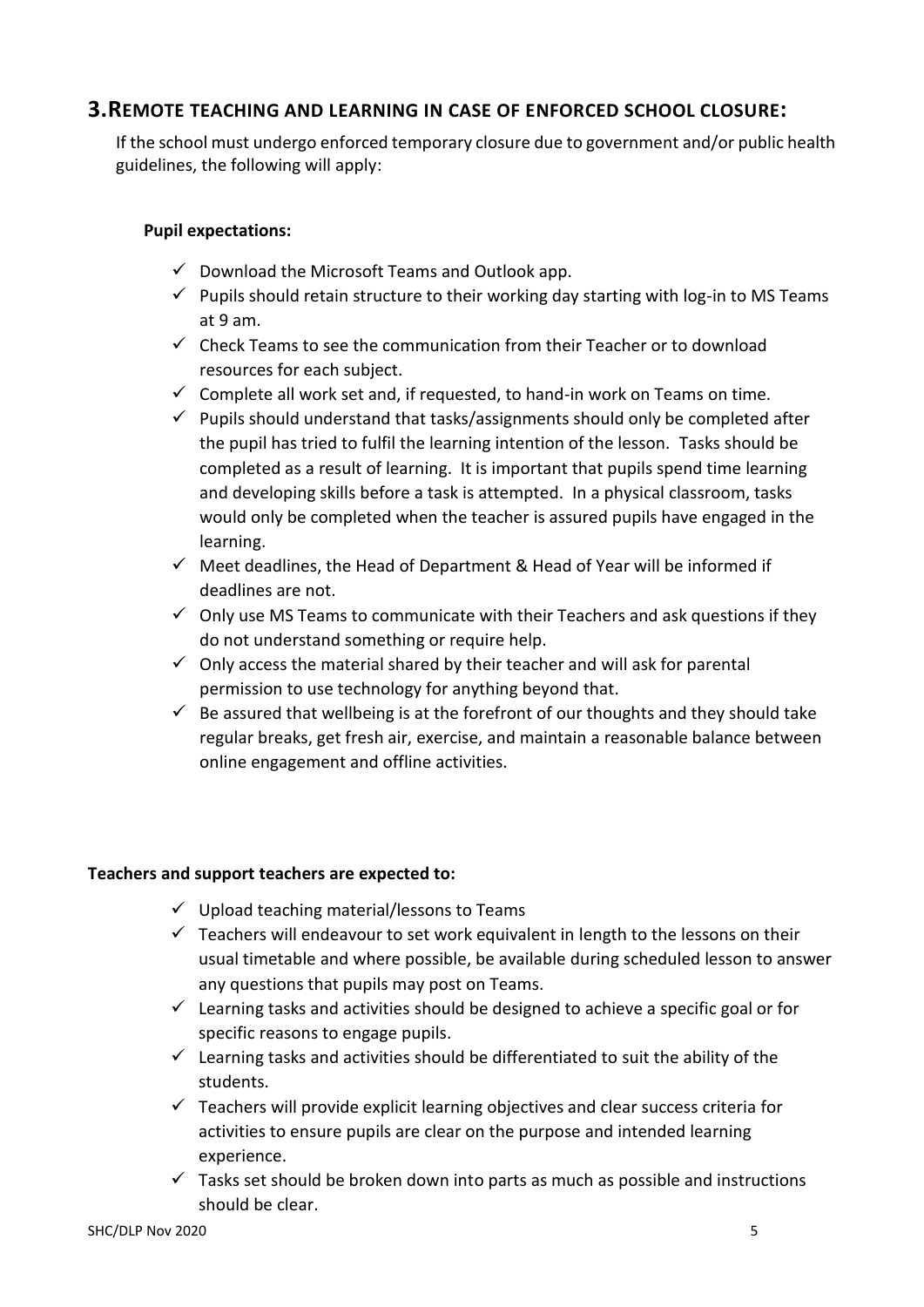- $\checkmark$  Extension tasks may be set if appropriate.
- $\checkmark$  Share any electronic resources used in the lesson, including worksheets, PowerPoints, videos, with students via MS Teams.
- $\checkmark$  Staff will deliver a blend of teaching approaches including written work, prerecorded classes and/or 'live classes'. Staff will prioritise Key Stage 4 and 5 students for delivery of live or pre-recorded classes.
- $\checkmark$  Mark and feedback using Teams, in line with the College Assessment for Learning Policy and Departmental Policy.
- $\checkmark$  Give credence to the fact that learning remotely will be more difficult, so tasks will be shortened and supported in smaller steps to allow for this.
- $\checkmark$  Keep in contact with pupils through Microsoft Teams.
- $\checkmark$  Reply to messages, set work, and give feedback on activities during normal teaching hours only: 8.50am until 3.30pm.
- $\checkmark$  Make allowances for asynchronous learning and will set flexible deadlines for completion of activities, understanding that the circumstances leading to our closure will affect families in several ways.
- $\checkmark$  Take regular breaks away from the computer or iPad to engage in other professional duties as much as circumstances allow.
- $\checkmark$  If unwell themselves, they will be unavailable for online teaching, marking and follow up of messages on an online platform or email.
- $\checkmark$  As much as possible, use the usual rewards and sanctions such as good behaviour points and verbal praise/warnings. Email Head of Year if there are ongoing pastoral concerns, who will then contact parents.

## **Heads of Department are expected to:**

- $\checkmark$  Fulfil expectations of a normal classroom teacher
- $\checkmark$  Regularly monitor, evaluate and review online activity and engagement of students and staff.
- $\checkmark$  Regularly check in with their department members to ensure that staff are consistent in their approaches and pick up on potential concerns early on.
- $\checkmark$  Provide support to colleagues in their department to ensure that work is provided as required.
- $\checkmark$  Implement departmental intervention strategies for students who are not meeting expected progress, or students who are failing to engage (while also liaising with Pastoral Teams)

## **The Learning Support Department are expected to:**

- $\checkmark$  Connect with parents and/or students who receive one-to-one SEN support, during their usual allocated time, to check how they are coping with the home learning.
- $\checkmark$  The SENCO will co-ordinate the Learning Support Teacher(s) and Classroom Assistants to reach out to students/staff and provide guidance/feedback as necessary.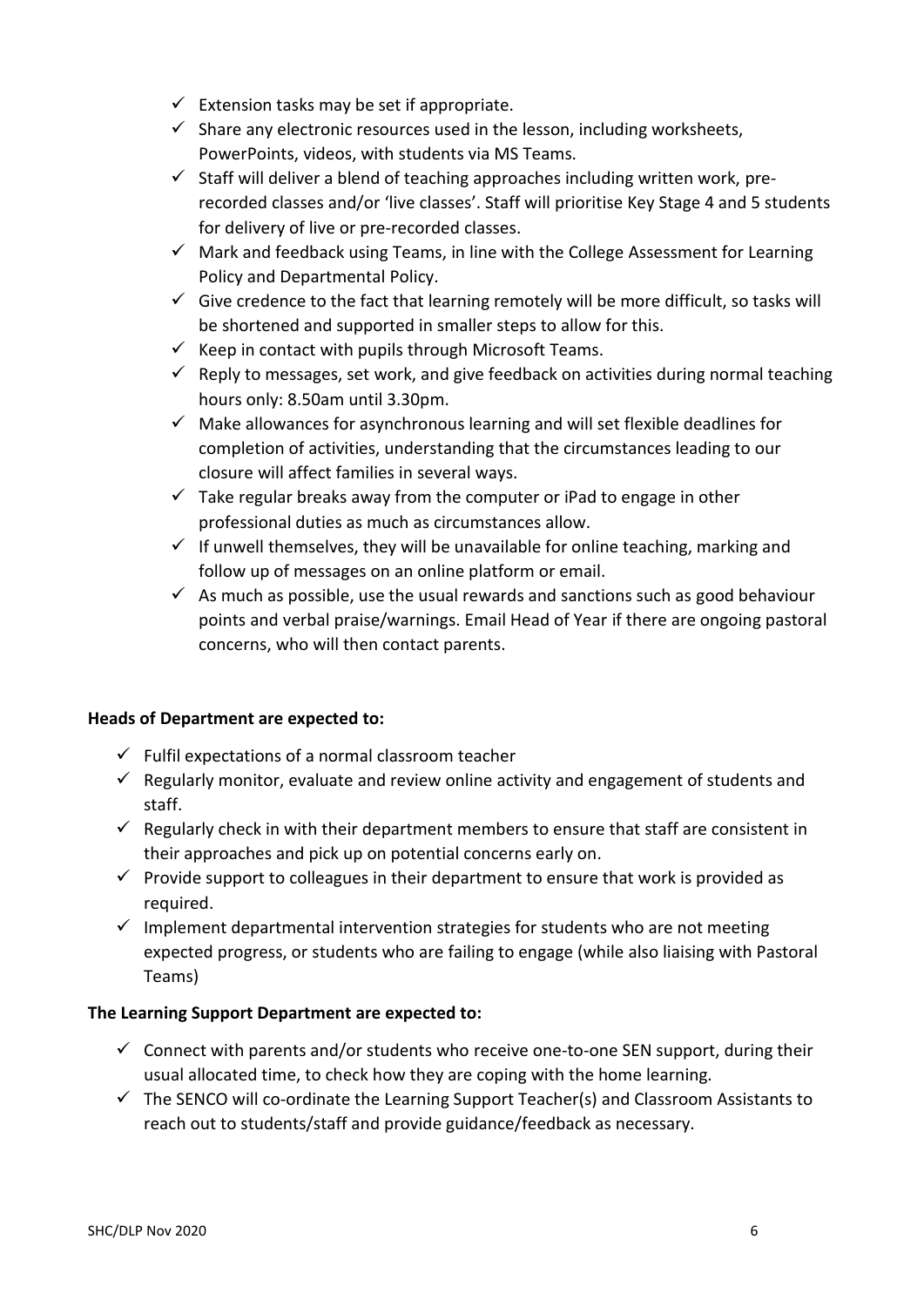#### **Parents are expected to:**

- $\checkmark$  Encourage and support their children's work, including, finding an appropriate place to work, checking that set work is completed and submitted by the end of the day and ensuring that the normal school timetable for the day is followed as much as possible.
- $\checkmark$  Contact the school via email if they have any concerns [info@shc.omagh.ni.sch.uk](mailto:info@shc.omagh.ni.sch.uk)

#### **Student Behaviour during Distance Learning**

According to DENI Circular 2020/05, one key learning point that has emerged worldwide during the March 2020 school closures is that schools should not expect to make similar progress to taught lessons in any given period of remote learning. Schools may wish to take a pragmatic approach to delivering the curriculum, prioritising key knowledge, understanding and skills in each area of learning. However, school guidance June 2019 highlights that Distance Learning courses in schools should emphasise that the same standard of behaviour and honesty apply on and offline. The rules of good netiquette must be adhered to, respect for others and how to recognise unacceptable behaviour in others is key. Prior to commencement of any distance learning course students at all key stages should be reminded of how to recognise acceptable and unacceptable behaviour:

- $\checkmark$  Understand why people behave differently online, how online emotions can be intensified resulting in mob mentality.
- $\checkmark$  Defuse or calm arguments, for example a disagreement with friends, and disengage from unwanted contact.
- $\checkmark$  Identify possible online risks and make informed decisions about how to act.
- $\checkmark$  Seek support, enabling students to understand safe ways in which to seek support, if they are concerned or upset by something they have seen online.